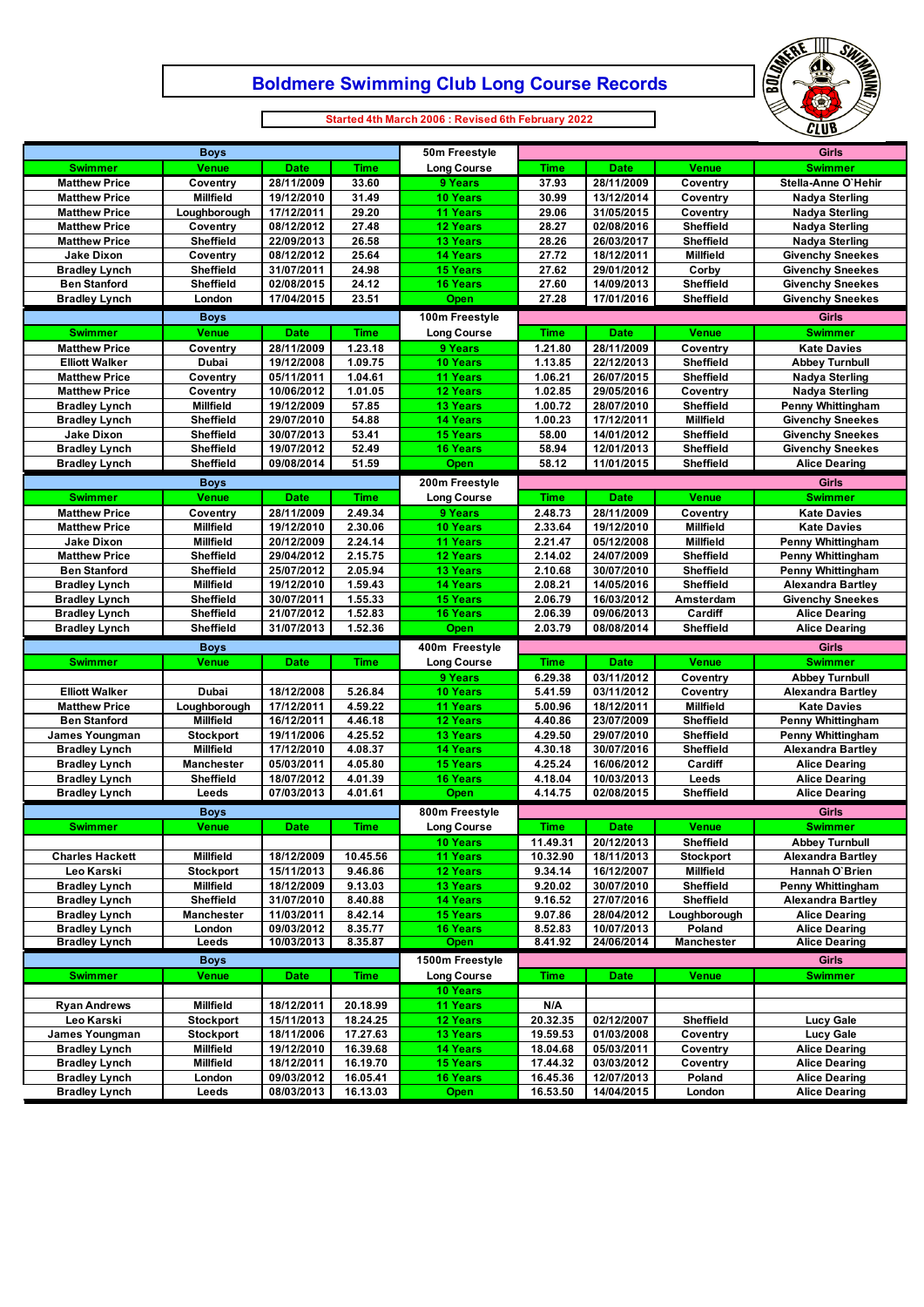## **Boldmere Swimming Club Long Course Records**



**Started 4th March 2006 : Revised 6th February 2022**

 $\Box$ 

 $\mathsf I$ 

| <b>Boys</b>            |                   |             |             | 50m Backstroke     |              | <b>Girls</b> |                   |                          |  |
|------------------------|-------------------|-------------|-------------|--------------------|--------------|--------------|-------------------|--------------------------|--|
| <b>Swimmer</b>         | <b>Venue</b>      | <b>Date</b> | <b>Time</b> | <b>Long Course</b> | <b>Time</b>  | <b>Date</b>  | <b>Venue</b>      | <b>Swimmer</b>           |  |
| <b>Matthew Price</b>   | Coventrv          | 12/12/2009  | 40.73       | 9 Years            | 41.06        | 12/12/2009   | Coventry          | <b>Kate Davies</b>       |  |
| <b>Matthew Price</b>   | <b>Millfield</b>  | 19/12/2010  | 36.99       | <b>10 Years</b>    | 39.84        | 01/11/2014   | Coventry          | <b>Nadya Sterling</b>    |  |
| <b>Matthew Price</b>   | Coventry          | 10/12/2011  | 34.16       | <b>11 Years</b>    | 36.49        | 13/12/2008   | Coventry          | <b>Penny Whittingham</b> |  |
| <b>Matthew Price</b>   | <b>Sheffield</b>  | 22/04/2012  | 32.71       | <b>12 Years</b>    | 33.65        | 13/12/2014   | Coventry          | <b>Lily Wood</b>         |  |
| <b>Steven Wilson</b>   | Coventry          | 11/12/2010  | 31.09       | <b>13 Years</b>    | 32.41        | 28/07/2015   | <b>Sheffield</b>  | <b>Lily Wood</b>         |  |
| <b>Jake Dixon</b>      | <b>Manchester</b> | 16/12/2012  | 29.73       | <b>14 Years</b>    | 31.79        | 01/08/2017   | <b>Swansea</b>    | <b>Lily Massey</b>       |  |
| <b>Jake Dixon</b>      | <b>Sheffield</b>  | 26/05/2013  | 30.25       | <b>15 Years</b>    | 31.33        | 03/08/2018   | <b>Sheffield</b>  | <b>Lily Massey</b>       |  |
| <b>Jake Dixon</b>      | <b>Sheffield</b>  | 09/08/2014  | 28.77       | <b>16 Years</b>    | 31.04        | 15/12/2012   | <b>Manchester</b> | <b>Emma Smith</b>        |  |
| <b>Jake Dixon</b>      | Cardiff           | 25/04/2015  | 28.53       | Open               | 29.76        | 01/04/2010   | Sheffield         | <b>Holly Lynch</b>       |  |
|                        | <b>Boys</b>       |             |             | 100m Backstroke    |              |              | <b>Girls</b>      |                          |  |
| <b>Swimmer</b>         | <b>Venue</b>      | <b>Date</b> | <b>Time</b> | <b>Long Course</b> | <b>Time</b>  | <b>Date</b>  | <b>Venue</b>      | <b>Swimmer</b>           |  |
| <b>Matthew Price</b>   | Coventry          | 28/11/2009  | 1.33.74     | 9 Years            | 1.41.73      | 18/12/2010   | <b>Millfield</b>  | Aristea Knight           |  |
| <b>Elliott Walker</b>  | Dubai             | 20/12/2008  | 1.21.91     | <b>10 Years</b>    | 1.28.95      | 18/12/2010   | <b>Millfield</b>  | <b>Kate Davies</b>       |  |
| <b>Matthew Price</b>   | Loughborough      | 17/12/2011  | 1.12.84     | <b>11 Years</b>    | 1.19.41      | 01/11/2014   | Coventry          | Gerda Vasiliauskaite     |  |
| <b>Matthew Price</b>   | <b>Sheffield</b>  | 05/02/2012  | 1.11.26     | <b>12 Years</b>    | 1.11.04      | 13/12/2014   | Coventry          | <b>Lily Wood</b>         |  |
| Leo Karski             | Coventry          | 13/12/2014  | 1.07.62     | <b>13 Years</b>    | 1.06.52      | 29/07/2015   | <b>Sheffield</b>  | <b>Lily Wood</b>         |  |
| James Youngman         | Sheffield         | 24/07/2007  | 1.04.73     | <b>14 Years</b>    | 1.07.84      | 02/08/2017   | <b>Swansea</b>    | <b>Lily Massey</b>       |  |
| <b>Jake Dixon</b>      | Sheffield         | 26/05/2013  | 1.02.34     | <b>15 Years</b>    | 1.06.36      | 03/08/2018   | Sheffield         | <b>Lily Massey</b>       |  |
| <b>Jake Dixon</b>      | <b>Sheffield</b>  | 09/08/2014  | 1.00.05     | <b>16 Years</b>    | 1.05.05      | 17/07/2012   | Sheffield         | <b>Emma Smith</b>        |  |
| <b>Jake Dixon</b>      | Sheffield         | 31/01/2016  | 59.10       | Open               | 1.02.85      | 07/08/2010   | Sheffield         | <b>Holly Lynch</b>       |  |
|                        | <b>Boys</b>       |             |             | 200m Backstroke    | <b>Girls</b> |              |                   |                          |  |
| <b>Swimmer</b>         | <b>Venue</b>      | <b>Date</b> | <b>Time</b> | <b>Long Course</b> | <b>Time</b>  | <b>Date</b>  | <b>Venue</b>      | <b>Swimmer</b>           |  |
| <b>Matthew Price</b>   | Coventry          | 28/11/2009  | 3.12.74     | 9 Years            | 3.29.67      | 18/12/2010   | <b>Millfield</b>  | <b>Aristea Knight</b>    |  |
| <b>Matthew Price</b>   | <b>Millfield</b>  | 17/12/2010  | 2.50.74     | <b>10 Years</b>    | 2.59.61      | 18/12/2010   | Millfield         | <b>Kate Davies</b>       |  |
| <b>Matthew Price</b>   | Coventry          | 11/06/2011  | 2.42.67     | <b>11 Years</b>    | 2.45.93      | 14/06/2008   | Coventry          | Penny Whittingham        |  |
| <b>Archie Langston</b> | Swansea           | 22/07/2012  | 2.36.02     | <b>12 Years</b>    | 2.33.81      | 22/07/2009   | Sheffield         | <b>Penny Whittingham</b> |  |
| James Youngman         | Coventry          | 03/06/2006  | 2.24.60     | <b>13 Years</b>    | 2.21.69      | 31/07/2015   | <b>Sheffield</b>  | <b>Lily Wood</b>         |  |
| James Youngman         | <b>Millfield</b>  | 16/12/2007  | 2.18.26     | <b>14 Years</b>    | 2.23.08      | 17/12/2010   | <b>Millfield</b>  | <b>Emma Smith</b>        |  |
| <b>Jamie Dark</b>      | <b>Sheffield</b>  | 04/08/2018  | 2.14.95     | <b>15 Years</b>    | 2.20.95      | 27/07/2011   | Sheffield         | <b>Emma Smith</b>        |  |
| <b>Jude Denning</b>    | Coventry          | 06/02/2022  | 2.14.09     | <b>16 Years</b>    | 2.18.22      | 26/05/2012   | Sheffield         | <b>Emma Smith</b>        |  |
| <b>Jake Dixon</b>      | <b>Sheffield</b>  | 25/01/2015  | 2.13.47     | Open               | 2.16.22      | 08/08/2014   | <b>Sheffield</b>  | <b>Emma Smith</b>        |  |



## **Boldmere Swimming Club Long Course Records**

| <b>Boys</b>             |                  |             |             | 50m Breaststroke   |              | <b>Girls</b> |                  |                          |  |
|-------------------------|------------------|-------------|-------------|--------------------|--------------|--------------|------------------|--------------------------|--|
| <b>Swimmer</b>          | Venue            | <b>Date</b> | <b>Time</b> | <b>Long Course</b> | <b>Time</b>  | <b>Date</b>  | <b>Venue</b>     | <b>Swimmer</b>           |  |
| <b>Thomas Bloor</b>     | Coventry         | 28/11/2009  | 51.47       | 9 Years            | 50.89        | 27/11/2010   | Coventry         | <b>Aristea Knight</b>    |  |
| <b>Matthew Price</b>    | Coventry         | 11/12/2010  | 44.38       | <b>10 Years</b>    | 44.10        | 17/12/2010   | <b>Millfield</b> | <b>Kate Davies</b>       |  |
| <b>William Tonks</b>    | Coventry         | 06/05/2019  | 38.44       | <b>11 Years</b>    | 39.05        | 13/12/2014   | Coventry         | <b>Erin Davies</b>       |  |
| <b>Ellis Taylor</b>     | Coventry         | 22/05/2016  | 39.75       | 12 Years           | 37.49        | 07/06/2015   | Coventry         | <b>Erin Davies</b>       |  |
| <b>William Tonks</b>    | Coventry         | 25/07/2021  | 34.51       | <b>13 Years</b>    | 35.44        | 01/08/2016   | Sheffield        | <b>Erin Davies</b>       |  |
| <b>William Tonks</b>    | Coventry         | 06/02/2022  | 32.82       | <b>14 Years</b>    | 35.05        | 03/03/2017   | <b>Berlin</b>    | <b>Erin Davies</b>       |  |
| <b>Joshua Winnicott</b> | <b>Sheffield</b> | 31/07/2011  | 31.79       | <b>15 Years</b>    | 33.74        | 31/07/2015   | <b>Sheffield</b> | Eden Joy Light           |  |
| <b>Luke Davies</b>      | <b>Sheffield</b> | 31/07/2013  | 30.73       | <b>16 Years</b>    | 35.40        | 22/12/2013   | <b>Sheffield</b> | <b>Alex Dolan</b>        |  |
| <b>Luke Davies</b>      | <b>Sheffield</b> | 26/07/2016  | 28.70       | Open               | 34.63        | 01/05/2017   | Coventry         | <b>Emily Gordon</b>      |  |
|                         | <b>Boys</b>      |             |             | 100m Breaststroke  |              |              | Girls            |                          |  |
| <b>Swimmer</b>          | <b>Venue</b>     | <b>Date</b> | <b>Time</b> | <b>Long Course</b> | <b>Time</b>  | <b>Date</b>  | <b>Venue</b>     | <b>Swimmer</b>           |  |
| <b>Matthew Price</b>    | Coventry         | 28/11/2009  | 1.48.87     | 9 Years            | 1.44.86      | 28/11/2009   | Coventry         | <b>Kate Davies</b>       |  |
| <b>Matthew Price</b>    | Coventry         | 05/06/2010  | 1.39.83     | <b>10 Years</b>    | 1.32.36      | 17/12/2010   | <b>Millfield</b> | <b>Kate Davies</b>       |  |
| <b>William Tonks</b>    | Coventry         | 04/05/2019  | 1.23.77     | <b>11 Years</b>    | 1.25.34      | 17/12/2011   | <b>Millfield</b> | <b>Kate Davies</b>       |  |
| <b>Joshua Winnicott</b> | Coventry         | 13/12/2008  | 1.20.69     | <b>12 Years</b>    | 1.19.92      | 06/08/2015   | <b>Sheffield</b> | <b>Erin Davies</b>       |  |
| <b>William Tonks</b>    | Coventry         | 25/07/2021  | 1.14.06     | <b>13 Years</b>    | 1.15.70      | 01/08/2016   | <b>Sheffield</b> | <b>Erin Davies</b>       |  |
| <b>Joshua Winnicott</b> | <b>Sheffield</b> | 31/07/2010  | 1.09.61     | <b>14 Years</b>    | 1.16.55      | 08/04/2017   | Cardiff          | <b>Erin Davies</b>       |  |
| <b>Joshua Winnicott</b> | <b>Sheffield</b> | 31/07/2011  | 1.07.55     | <b>15 Years</b>    | 1.14.23      | 02/08/2015   | <b>Sheffield</b> | Eden Joy Light           |  |
| <b>Joshua Winnicott</b> | Sheffield        | 21/07/2012  | 1.05.87     | <b>16 Years</b>    | 1.17.39      | 22/12/2013   | <b>Sheffield</b> | <b>Alex Dolan</b>        |  |
| <b>Luke Davies</b>      | <b>Sheffield</b> | 26/07/2016  | 1.01.12     | Open               | 1.14.57      | 13/05/2017   | Corby            | <b>Emily Gordon</b>      |  |
|                         | <b>Boys</b>      |             |             | 200m Breaststroke  | <b>Girls</b> |              |                  |                          |  |
| <b>Swimmer</b>          | <b>Venue</b>     | <b>Date</b> | <b>Time</b> | <b>Long Course</b> | <b>Time</b>  | <b>Date</b>  | <b>Venue</b>     | <b>Swimmer</b>           |  |
| <b>Matthew Price</b>    | Coventry         | 28/11/2009  | 3.45.71     | 9 Years            | 3.36.95      | 28/11/2009   | Coventry         | <b>Kate Davies</b>       |  |
| <b>Matthew Price</b>    | Coventry         | 12/06/2010  | 3.32.42     | <b>10 Years</b>    | 3.09.37      | 17/12/2010   | <b>Millfield</b> | <b>Kate Davies</b>       |  |
| <b>William Tonks</b>    | Coventry         | 05/05/2019  | 3.04.01     | <b>11 Years</b>    | 2.56.42      | 16/12/2011   | <b>Millfield</b> | <b>Kate Davies</b>       |  |
| <b>Jake Dixon</b>       | <b>Millfield</b> | 17/12/2010  | 2.56.11     | <b>12 Years</b>    | 2.43.60      | 06/08/2015   | <b>Sheffield</b> | <b>Erin Davies</b>       |  |
| <b>Jake Dixon</b>       | <b>Millfield</b> | 16/12/2011  | 2.40.97     | <b>13 Years</b>    | 2.39.83      | 15/05/2016   | <b>Sheffield</b> | <b>Erin Davies</b>       |  |
| <b>Jake Dixon</b>       | <b>Sheffield</b> | 22/07/2012  | 2.34.55     | <b>14 Years</b>    | 2.40.81      | 28/05/2016   | Coventry         | <b>Alexandra Bartley</b> |  |
| <b>Joshua Winnicott</b> | <b>Sheffield</b> | 27/07/2011  | 2.30.00     | <b>15 Years</b>    | 2.38.86      | 30/07/2015   | <b>Sheffield</b> | Eden Joy Light           |  |
| <b>Luke Davies</b>      | <b>Sheffield</b> | 03/08/2013  | 2.24.38     | <b>16 Years</b>    | 2.43.62      | 18/05/2013   | Corby            | <b>Alex Dolan</b>        |  |
| <b>Luke Davies</b>      | <b>Baku</b>      | 23/06/2015  | 2.12.75     | Open               | 2.41.46      | 09/04/2017   | <b>Sheffield</b> | <b>Emily Gordon</b>      |  |